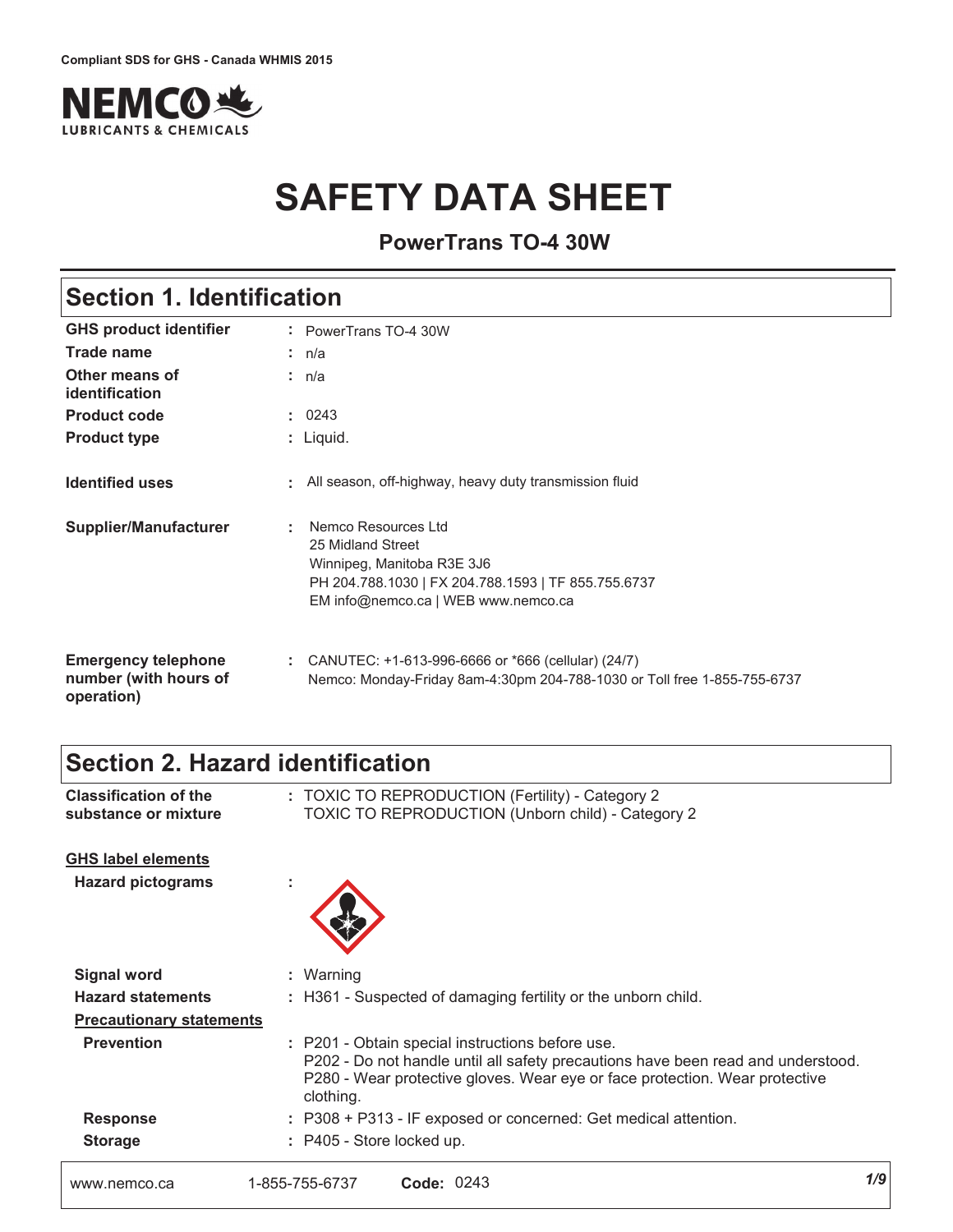

**PowerTrans TO-4 30W** 

## **Section 2. Hazard identification**

**Disposal** 

: P501 - Dispose of contents and container in accordance with all local, regional, national and international regulations.

Other hazards which do not : None known. result in classification/ **HHNOC/PHNOC** 

# Section 3. Composition/information on ingredients

| Substance/mixture | : Mixture   |
|-------------------|-------------|
| Other means of    | $\cdot$ n/a |
| identification    |             |

| <b>CAS number/other identifiers</b> |  |
|-------------------------------------|--|
|                                     |  |

| <b>CAS</b> number                                                 |  | : Not applicable. |            |                   |
|-------------------------------------------------------------------|--|-------------------|------------|-------------------|
| <b>Product code</b>                                               |  | 0243              |            |                   |
| Ingredient name                                                   |  |                   | $\%$ (w/w) | <b>CAS number</b> |
| Zinc bis[bis(tetrapropylenephenyl)] bis(hydrogen dithiophosphate) |  |                   | $0.3 - 1$  | 11059-65-7        |

There are no additional ingredients present which, within the current knowledge of the supplier and in the concentrations applicable, are classified as hazardous to health or the environment and hence require reporting in this section.

Occupational exposure limits, if available, are listed in Section 8.

# **Section 4. First-aid measures**

#### Description of necessary first aid measures

| Eye contact         | : Immediately flush eyes with plenty of water, occasionally lifting the upper and lower<br>eyelids. Check for and remove any contact lenses. Continue to rinse for at least 20<br>minutes. Get medical attention if irritation occurs.                                                                                                                                                                                                                                                                                                                           |
|---------------------|------------------------------------------------------------------------------------------------------------------------------------------------------------------------------------------------------------------------------------------------------------------------------------------------------------------------------------------------------------------------------------------------------------------------------------------------------------------------------------------------------------------------------------------------------------------|
| <b>Inhalation</b>   | : Remove victim to fresh air and keep at rest in a position comfortable for breathing.<br>If not breathing, if breathing is irregular or if respiratory arrest occurs, provide<br>artificial respiration or oxygen by trained personnel. It may be dangerous to the<br>person providing aid to give mouth-to-mouth resuscitation. Get medical attention. If<br>unconscious, place in recovery position and get medical attention immediately.<br>Maintain an open airway.                                                                                        |
| <b>Skin contact</b> | : Flush contaminated skin with plenty of water. Continue to rinse for at least 20<br>minutes. Get medical attention. Wash clothing before reuse. Clean shoes<br>thoroughly before reuse.                                                                                                                                                                                                                                                                                                                                                                         |
| Ingestion           | : Wash out mouth with water. Remove victim to fresh air and keep at rest in a<br>position comfortable for breathing. If material has been swallowed and the exposed<br>person is conscious, give small quantities of water to drink. Stop if the exposed<br>person feels sick as vomiting may be dangerous. Do not induce vomiting unless<br>directed to do so by medical personnel. If vomiting occurs, the head should be kept<br>low so that vomit does not enter the lungs. Get medical attention. Never give<br>anything by mouth to an unconscious person. |

#### Most important symptoms/effects, acute and delayed

| <b>Potential acute health effects</b> |                                                     |  |  |
|---------------------------------------|-----------------------------------------------------|--|--|
| Eye contact                           | : No known significant effects or critical hazards. |  |  |
| <b>Inhalation</b>                     | : No known significant effects or critical hazards. |  |  |
| <b>Skin contact</b>                   | : No known significant effects or critical hazards. |  |  |
| Ingestion                             | : No known significant effects or critical hazards. |  |  |
| Over-exposure signs/symptoms          |                                                     |  |  |

| www.nemco.ca | 1-855-755-6737 | <b>Code: 0243</b> |
|--------------|----------------|-------------------|
|--------------|----------------|-------------------|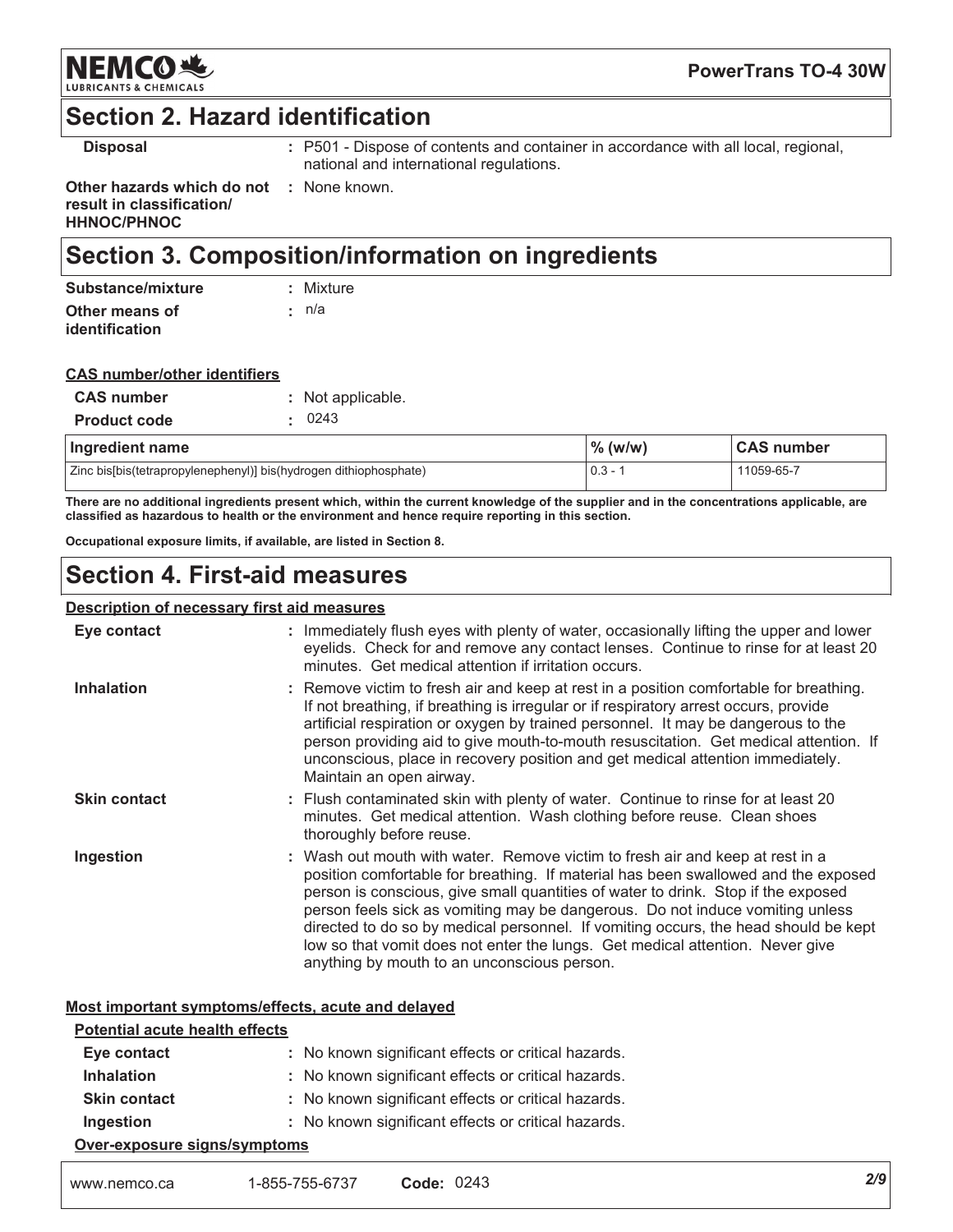**NEMCO头** LUBRIC

**PowerTrans TO-4 30W** 

# **Section 4. First-aid measures**

| Eye contact         | : No known significant effects or critical hazards.                                                                         |
|---------------------|-----------------------------------------------------------------------------------------------------------------------------|
| <b>Inhalation</b>   | : Adverse symptoms may include the following:<br>reduced fetal weight<br>increase in fetal deaths<br>skeletal malformations |
| <b>Skin contact</b> | : Adverse symptoms may include the following:<br>reduced fetal weight<br>increase in fetal deaths<br>skeletal malformations |
| Ingestion           | : Adverse symptoms may include the following:<br>reduced fetal weight<br>increase in fetal deaths<br>skeletal malformations |

#### Indication of immediate medical attention and special treatment needed, if necessary

| Notes to physician                | : Treat symptomatically. Contact poison treatment specialist immediately if large<br>quantities have been ingested or inhaled.                                               |
|-----------------------------------|------------------------------------------------------------------------------------------------------------------------------------------------------------------------------|
| <b>Specific treatments</b>        | : No specific treatment.                                                                                                                                                     |
| <b>Protection of first-aiders</b> | : No action shall be taken involving any personal risk or without suitable training. It<br>may be dangerous to the person providing aid to give mouth-to-mouth resuscitation |

See toxicological information (Section 11)

# **Section 5. Fire-fighting measures**

| <b>Extinguishing media</b>                               |                                                                                                                                                                             |
|----------------------------------------------------------|-----------------------------------------------------------------------------------------------------------------------------------------------------------------------------|
| Suitable extinguishing<br>media                          | : Use an extinguishing agent suitable for the surrounding fire.                                                                                                             |
| Unsuitable extinguishing<br>media                        | : None known.                                                                                                                                                               |
| <b>Specific hazards arising</b><br>from the chemical     | : No specific fire or explosion hazard.                                                                                                                                     |
| <b>Hazardous thermal</b><br>decomposition products       | Decomposition products may include the following materials:<br>carbon dioxide<br>carbon monoxide<br>sulfur oxides<br>phosphorus oxides<br>metal oxide/oxides                |
| <b>Special protective actions</b><br>for fire-fighters   | : No special measures are required.                                                                                                                                         |
| <b>Special protective</b><br>equipment for fire-fighters | : Fire-fighters should wear appropriate protective equipment and self-contained<br>breathing apparatus (SCBA) with a full face-piece operated in positive pressure<br>mode. |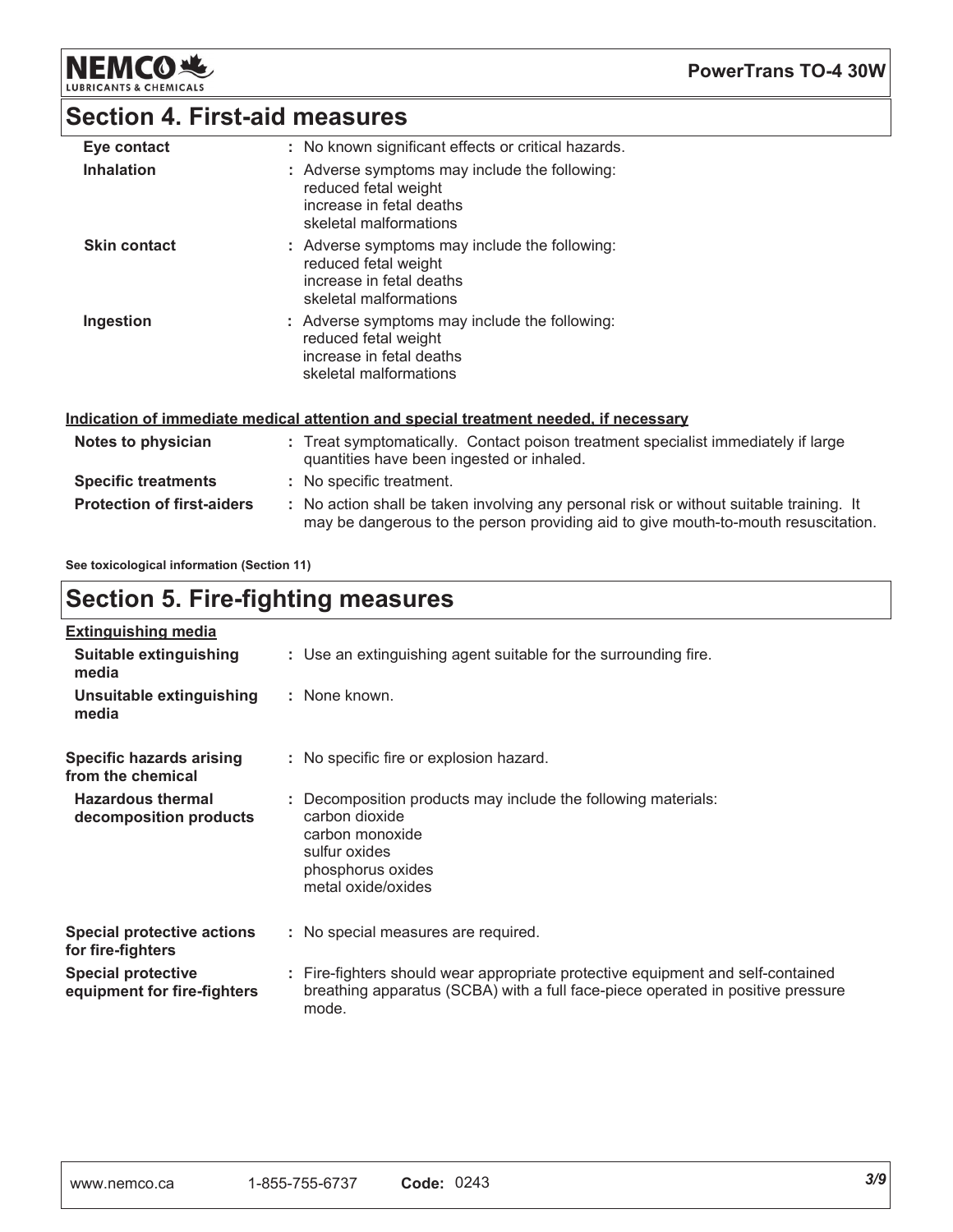**NEMCO 地 LUBRICANTS & CHEMICALS** 

## **Section 6. Accidental release measures**

|                                                       | <b>Personal precautions, protective equipment and emergency procedures</b>                                                                                                                                                                                                                                                                                                                                                                                                                                       |
|-------------------------------------------------------|------------------------------------------------------------------------------------------------------------------------------------------------------------------------------------------------------------------------------------------------------------------------------------------------------------------------------------------------------------------------------------------------------------------------------------------------------------------------------------------------------------------|
| For non-emergency<br>personnel                        | : Keep unnecessary and unprotected personnel from entering. Do not touch or walk<br>through spilled material. Avoid breathing vapor or mist. Provide adequate<br>ventilation. Wear appropriate respirator when ventilation is inadequate. Put on<br>appropriate personal protective equipment.                                                                                                                                                                                                                   |
| For emergency responders :                            | If specialized clothing is required to deal with the spillage, take note of any<br>information in Section 8 on suitable and unsuitable materials. See also the<br>information in "For non-emergency personnel".                                                                                                                                                                                                                                                                                                  |
| <b>Environmental precautions</b>                      | : Avoid dispersal of spilled material and runoff and contact with soil, waterways,<br>drains and sewers. Inform the relevant authorities if the product has caused<br>environmental pollution (sewers, waterways, soil or air).                                                                                                                                                                                                                                                                                  |
| Methods and materials for containment and cleaning up |                                                                                                                                                                                                                                                                                                                                                                                                                                                                                                                  |
| <b>Spill</b>                                          | : Stop leak if without risk. Move containers from spill area. Approach release from<br>upwind. Prevent entry into sewers, water courses, basements or confined areas.<br>Wash spillages into an effluent treatment plant or proceed as follows. Contain and<br>collect spillage with non-combustible, absorbent material e.g. sand, earth,<br>vermiculite or diatomaceous earth and place in container for disposal according to<br>local regulations (see Section 13). Dispose of via a licensed waste disposal |

contractor. Contaminated absorbent material may pose the same hazard as the spilled product. Note: see Section 1 for emergency contact information and Section

# **Section 7. Handling and storage**

13 for waste disposal.

#### **Precautions for safe handling**

| <b>Protective measures</b>                                         | : Put on appropriate personal protective equipment (see Section 8). Avoid exposure -<br>obtain special instructions before use. Avoid exposure during pregnancy. Do not<br>handle until all safety precautions have been read and understood. Do not get in<br>eyes or on skin or clothing. Do not ingest. Avoid breathing vapor or mist. If during<br>normal use the material presents a respiratory hazard, use only with adequate<br>ventilation or wear appropriate respirator. Keep in the original container or an<br>approved alternative made from a compatible material, kept tightly closed when not<br>in use. Empty containers retain product residue and can be hazardous. Do not<br>reuse container. |
|--------------------------------------------------------------------|--------------------------------------------------------------------------------------------------------------------------------------------------------------------------------------------------------------------------------------------------------------------------------------------------------------------------------------------------------------------------------------------------------------------------------------------------------------------------------------------------------------------------------------------------------------------------------------------------------------------------------------------------------------------------------------------------------------------|
| Advice on general<br>occupational hygiene                          | : Eating, drinking and smoking should be prohibited in areas where this material is<br>handled, stored and processed. Workers should wash hands and face before eating,<br>drinking and smoking. See also Section 8 for additional information on hygiene<br>measures. Remove contaminated clothing and protective equipment before entering<br>eating areas.                                                                                                                                                                                                                                                                                                                                                      |
| Conditions for safe storage,<br>including any<br>incompatibilities | : Store in accordance with local regulations. Store in original container protected from<br>direct sunlight in a dry, cool and well-ventilated area, away from incompatible<br>materials (see Section 10) and food and drink. Store locked up. Keep container<br>tightly closed and sealed until ready for use. Containers that have been opened<br>must be carefully resealed and kept upright to prevent leakage. Do not store in<br>unlabeled containers. Use appropriate containment to avoid environmental<br>contamination.                                                                                                                                                                                  |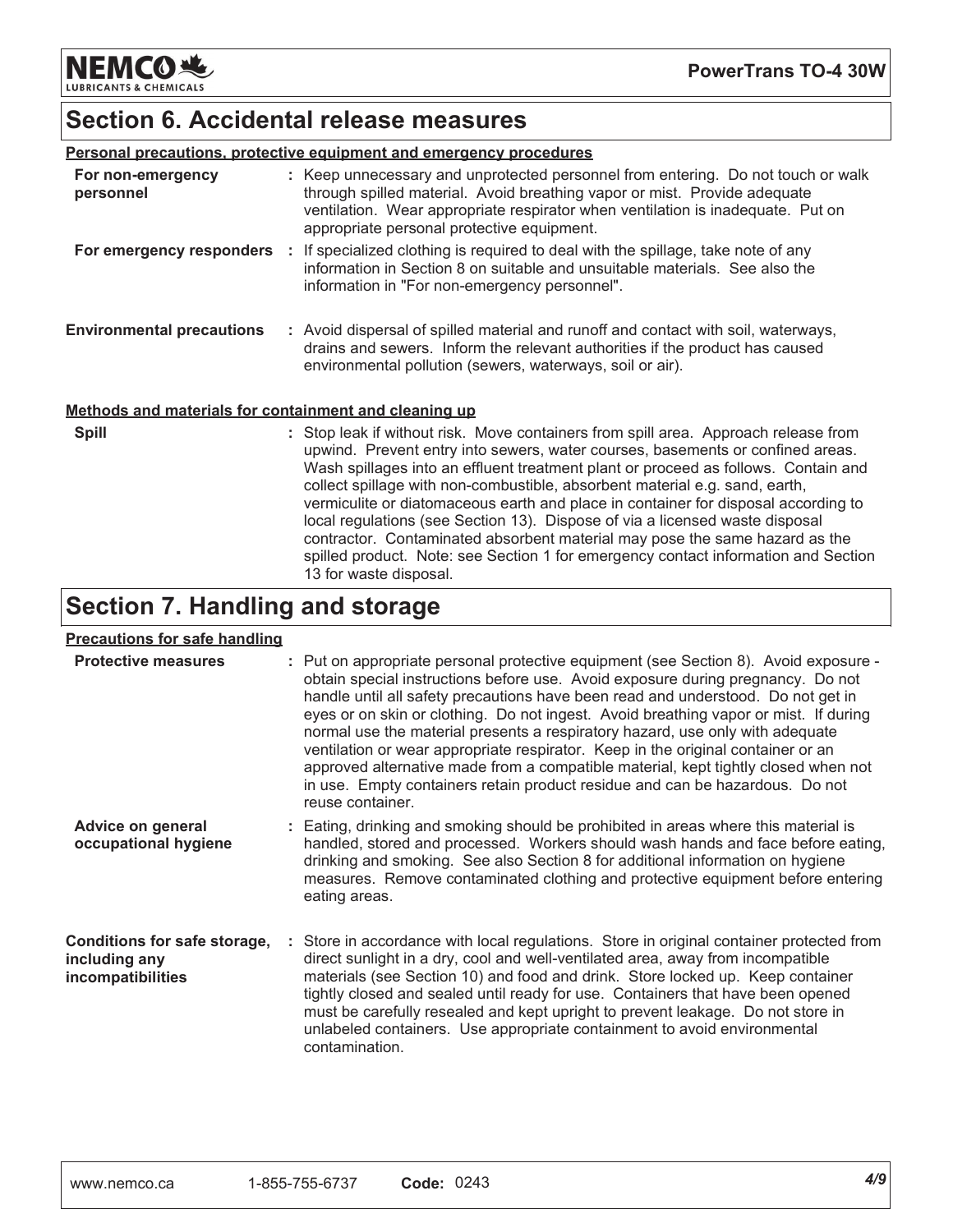

# Section 8. Exposure controls/personal protection

#### **Control parameters**

#### **Occupational exposure limits**

None.

| Appropriate engineering<br>controls       | : If user operations generate dust, fumes, gas, vapor or mist, use process enclosures,<br>local exhaust ventilation or other engineering controls to keep worker exposure to<br>airborne contaminants below any recommended or statutory limits.                                                                                                                                                  |
|-------------------------------------------|---------------------------------------------------------------------------------------------------------------------------------------------------------------------------------------------------------------------------------------------------------------------------------------------------------------------------------------------------------------------------------------------------|
| <b>Environmental exposure</b><br>controls | : Emissions from ventilation or work process equipment should be checked to ensure<br>they comply with the requirements of environmental protection legislation.                                                                                                                                                                                                                                  |
| <b>Individual protection measures</b>     |                                                                                                                                                                                                                                                                                                                                                                                                   |
| <b>Hygiene measures</b>                   | : Wash hands, forearms and face thoroughly after handling chemical products, before<br>eating, smoking and using the lavatory and at the end of the working period.<br>Appropriate techniques should be used to remove potentially contaminated clothing.<br>Wash contaminated clothing before reusing. Ensure that eyewash stations and<br>safety showers are close to the workstation location. |
| <b>Eye/face protection</b>                | : Safety eyewear complying with an approved standard should be used when a risk<br>assessment indicates this is necessary to avoid exposure to liquid splashes, mists,<br>gases or dusts. If contact is possible, the following protection should be worn,<br>unless the assessment indicates a higher degree of protection: safety glasses with<br>side-shields.                                 |
| <b>Skin protection</b>                    |                                                                                                                                                                                                                                                                                                                                                                                                   |
| <b>Hand protection</b>                    | : Chemical-resistant, impervious gloves complying with an approved standard should<br>be worn at all times when handling chemical products if a risk assessment indicates<br>this is necessary.                                                                                                                                                                                                   |
| <b>Body protection</b>                    | : Personal protective equipment for the body should be selected based on the task<br>being performed and the risks involved and should be approved by a specialist<br>before handling this product.                                                                                                                                                                                               |
| Other skin protection                     | : Appropriate footwear and any additional skin protection measures should be<br>selected based on the task being performed and the risks involved and should be<br>approved by a specialist before handling this product.                                                                                                                                                                         |
| <b>Respiratory protection</b>             | Based on the hazard and potential for exposure, select a respirator that meets the<br>appropriate standard or certification. Respirators must be used according to a<br>respiratory protection program to ensure proper fitting, training, and other important<br>aspects of use.                                                                                                                 |

# Section 9. Physical and chemical properties

| <b>Appearance</b>         |                                        |
|---------------------------|----------------------------------------|
| <b>Physical state</b>     | : Liquid. [Viscous.]                   |
| Color                     | : Amber.                               |
| Odor                      | : Mild hydrocarbon.                    |
| <b>Odor threshold</b>     | : Not available.                       |
| рH                        | : Not available.                       |
| <b>Freezing point</b>     | : $-27^{\circ}$ C (-16.6 $^{\circ}$ F) |
| <b>Boiling point</b>      | : Not available.                       |
| <b>Flash point</b>        | : Not available.                       |
| <b>Evaporation rate</b>   | : Not available.                       |
| Flammability (solid, gas) | : Not available.                       |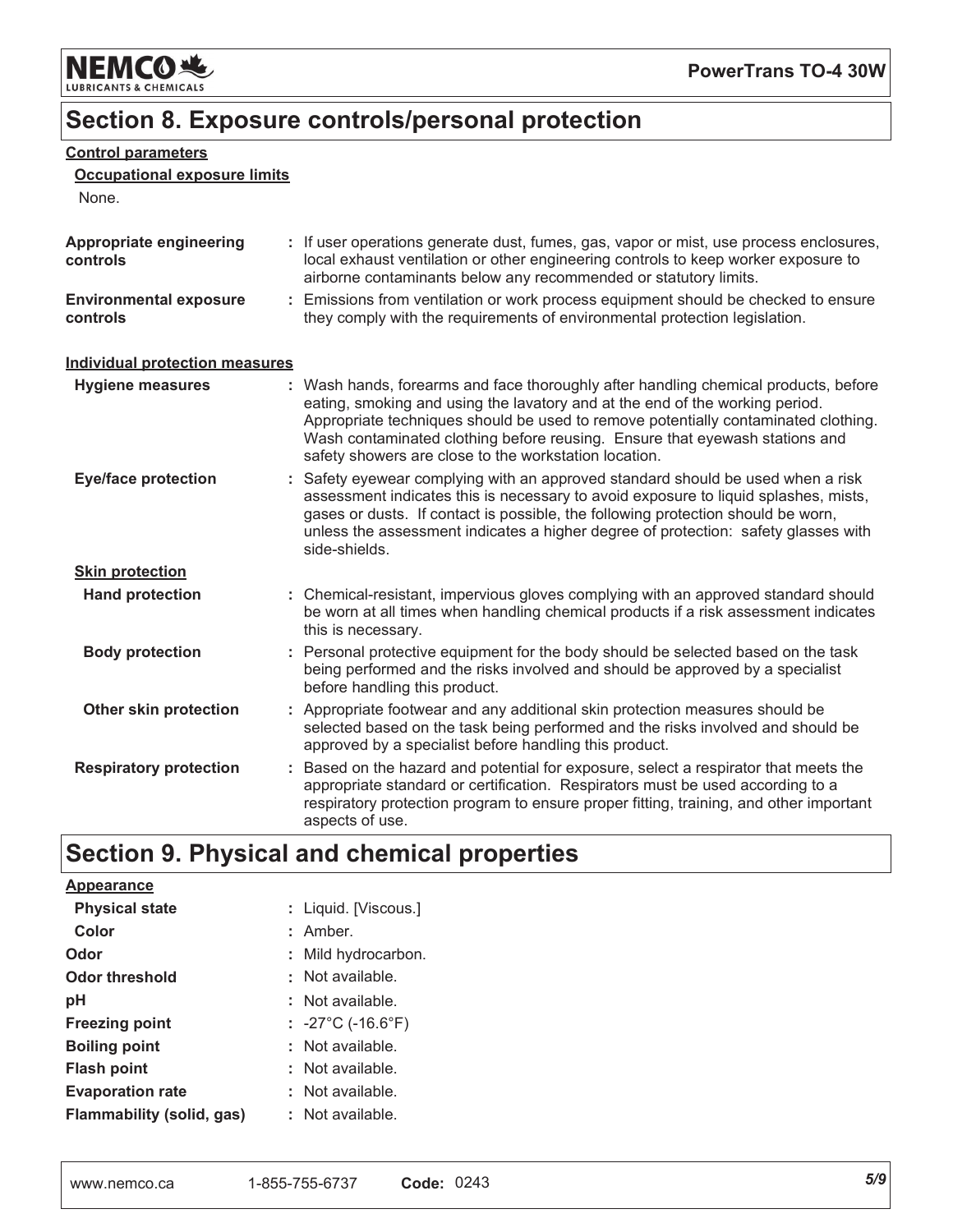

#### **PowerTrans TO-4 30W**

# Section 9. Physical and chemical properties

| Lower and upper explosive<br>(flammable) limits   | : Not available.                                                                              |
|---------------------------------------------------|-----------------------------------------------------------------------------------------------|
| Vapor pressure                                    | : Not available.                                                                              |
| Vapor density                                     | : Not available.                                                                              |
| <b>Relative density</b>                           | : 0.878                                                                                       |
| <b>Solubility</b>                                 | : Negligible in water.                                                                        |
| <b>Partition coefficient: n-</b><br>octanol/water | : Not available.                                                                              |
| <b>Auto-ignition temperature</b>                  | : Not available.                                                                              |
| Decomposition temperature                         | : Not available.                                                                              |
| <b>Viscosity</b>                                  | : Kinematic: 11.7 cSt $(100^{\circ}C)$<br>Kinematic: $103 \text{ cSt } (40^{\circ} \text{C})$ |

# **Section 10. Stability and reactivity**

| <b>Reactivity</b>                            | : No specific test data related to reactivity available for this product or its ingredients.              |
|----------------------------------------------|-----------------------------------------------------------------------------------------------------------|
| <b>Chemical stability</b>                    | : The product is stable.                                                                                  |
| <b>Possibility of hazardous</b><br>reactions | : Under normal conditions of storage and use, hazardous reactions will not occur.                         |
| <b>Conditions to avoid</b>                   | : No specific data.                                                                                       |
| Incompatible materials                       | : Reactive or incompatible with the following materials: oxidizing materials.                             |
| <b>Hazardous decomposition</b><br>products   | : Under normal conditions of storage and use, hazardous decomposition products<br>should not be produced. |

# **Section 11. Toxicological information**

#### Information on toxicological effects

#### **Acute toxicity**

There is no data available.

#### **Irritation/Corrosion**

There is no data available.

#### **Sensitization**

There is no data available.

#### **Mutagenicity**

There is no data available.

#### Carcinogenicity

#### **Classification**

| <b>Product/ingredient</b><br><b>Iname</b>                 | <b>OSHA IARC INTP</b> | <b>ACGIH</b> | <b>EPA</b> | <b>NIOSH</b> |
|-----------------------------------------------------------|-----------------------|--------------|------------|--------------|
| Distillates (petroleum), hydrotreated<br>heavy paraffinic |                       | A4           |            |              |

#### **Reproductive toxicity**

There is no data available.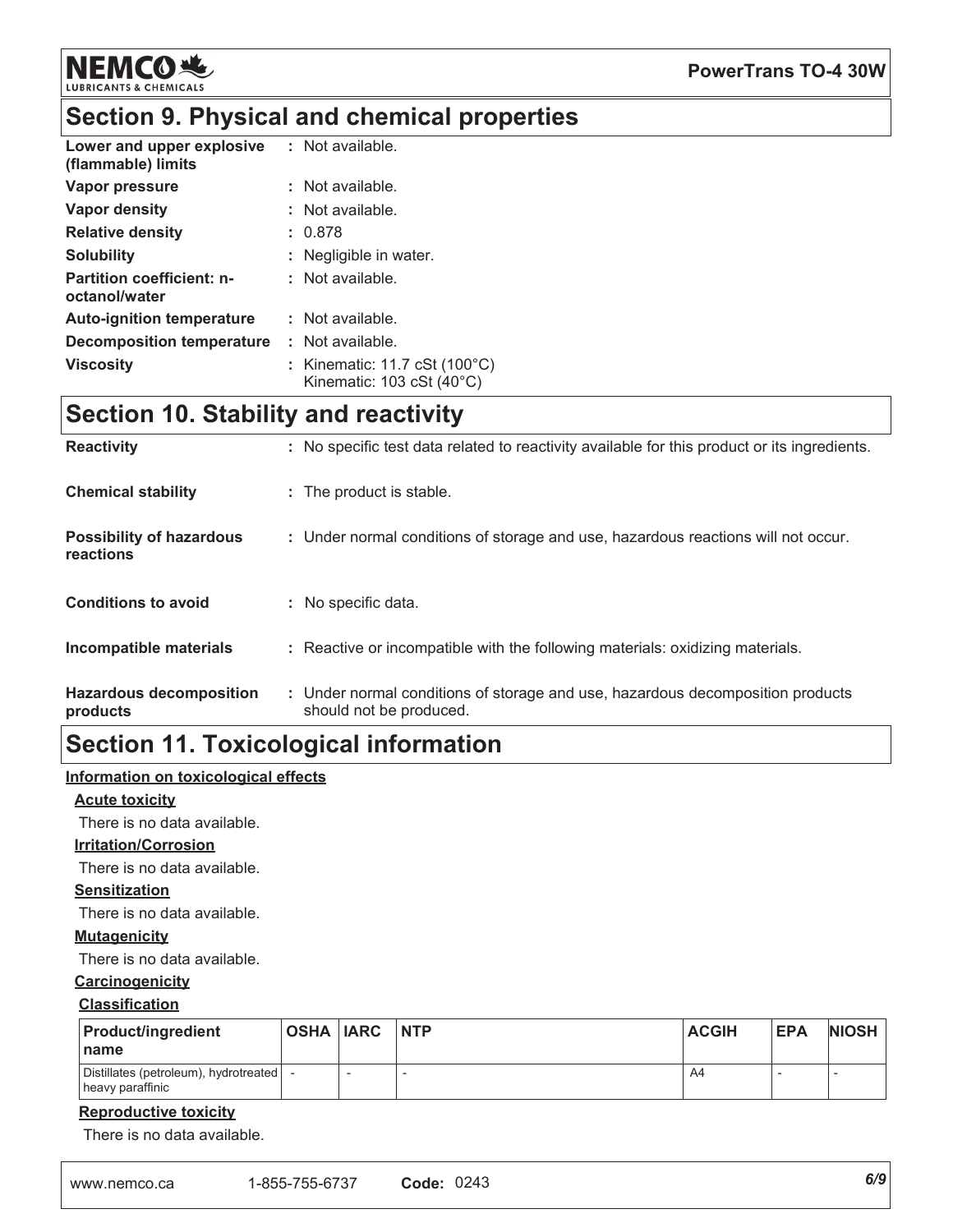

# Section 11. Toxicological information

| <b>Teratogenicity</b>                              |                                                                                          |
|----------------------------------------------------|------------------------------------------------------------------------------------------|
| There is no data available.                        |                                                                                          |
| Specific target organ toxicity (single exposure)   |                                                                                          |
| There is no data available.                        |                                                                                          |
| Specific target organ toxicity (repeated exposure) |                                                                                          |
| There is no data available.                        |                                                                                          |
| <b>Aspiration hazard</b>                           |                                                                                          |
| There is no data available.                        |                                                                                          |
|                                                    |                                                                                          |
| Information on the likely                          | : Dermal contact. Eye contact. Inhalation. Ingestion.                                    |
| routes of exposure                                 |                                                                                          |
| <b>Potential acute health effects</b>              |                                                                                          |
| Eye contact                                        | : No known significant effects or critical hazards.                                      |
| <b>Inhalation</b>                                  | : No known significant effects or critical hazards.                                      |
| <b>Skin contact</b>                                | No known significant effects or critical hazards.                                        |
| Ingestion                                          | : No known significant effects or critical hazards.                                      |
|                                                    |                                                                                          |
|                                                    | Symptoms related to the physical, chemical and toxicological characteristics             |
| Eye contact                                        | : No known significant effects or critical hazards.                                      |
| <b>Inhalation</b>                                  | : Adverse symptoms may include the following:                                            |
|                                                    | reduced fetal weight<br>increase in fetal deaths                                         |
|                                                    | skeletal malformations                                                                   |
| <b>Skin contact</b>                                | : Adverse symptoms may include the following:                                            |
|                                                    | reduced fetal weight                                                                     |
|                                                    | increase in fetal deaths<br>skeletal malformations                                       |
| Ingestion                                          | : Adverse symptoms may include the following:                                            |
|                                                    | reduced fetal weight                                                                     |
|                                                    | increase in fetal deaths                                                                 |
|                                                    | skeletal malformations                                                                   |
|                                                    |                                                                                          |
|                                                    | Delayed and immediate effects and also chronic effects from short and long term exposure |
| <b>Short term exposure</b>                         |                                                                                          |
| <b>Potential immediate</b><br>effects              | : No known significant effects or critical hazards.                                      |
| <b>Potential delayed effects</b>                   | : No known significant effects or critical hazards.                                      |
|                                                    |                                                                                          |
| Long term exposure<br><b>Potential immediate</b>   |                                                                                          |
| effects                                            | : No known significant effects or critical hazards.                                      |
| <b>Potential delayed effects</b>                   | No known significant effects or critical hazards.                                        |
| <b>Potential chronic health effects</b>            |                                                                                          |
| <b>General</b>                                     | : No known significant effects or critical hazards.                                      |
| Carcinogenicity                                    | No known significant effects or critical hazards.                                        |
| <b>Mutagenicity</b>                                | No known significant effects or critical hazards.                                        |
| <b>Teratogenicity</b>                              | Suspected of damaging the unborn child.                                                  |
| <b>Developmental effects</b>                       | No known significant effects or critical hazards.                                        |
|                                                    |                                                                                          |
|                                                    |                                                                                          |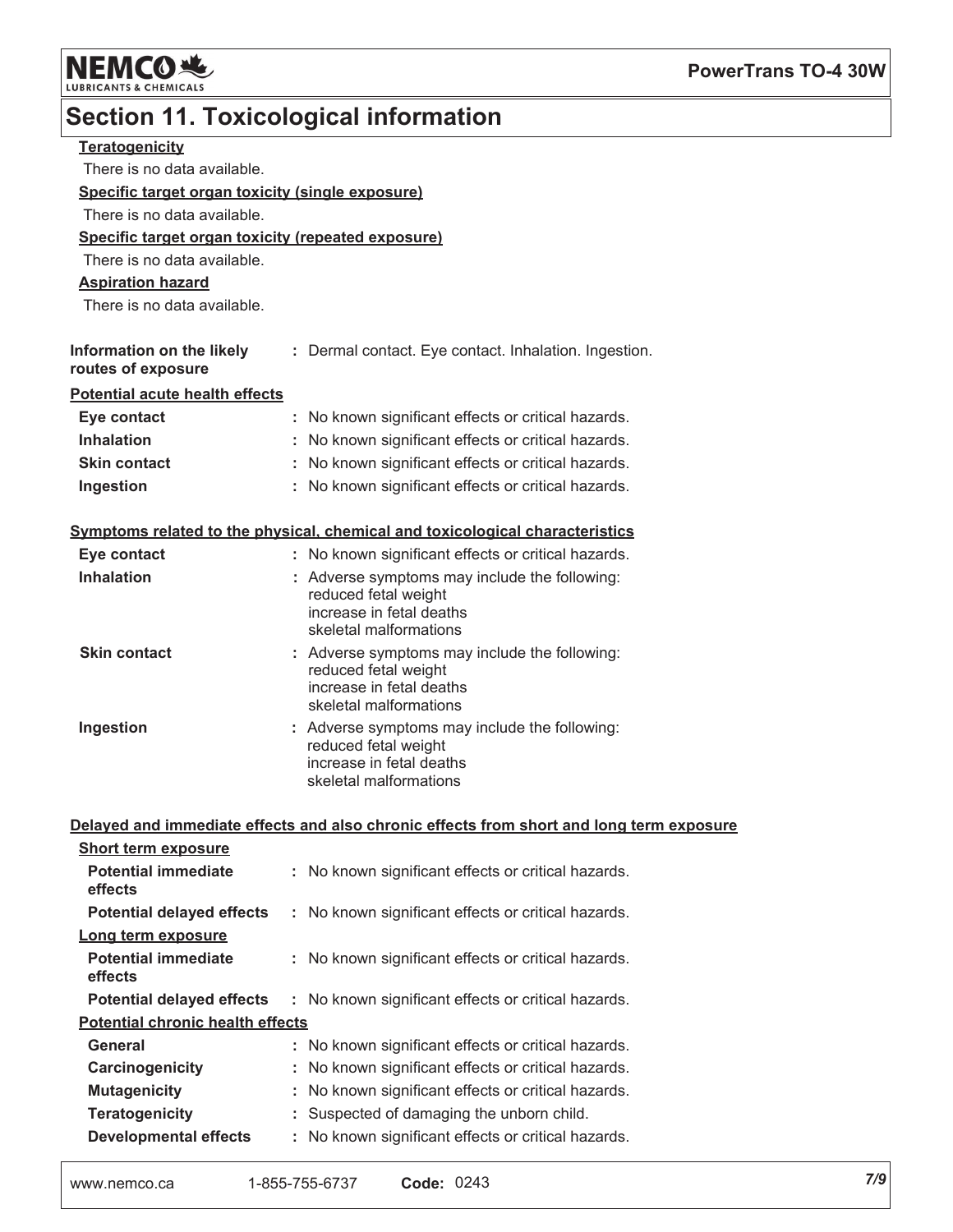

### **Section 11. Toxicological information**

**Fertility effects** 

: Suspected of damaging fertility.

#### **Numerical measures of toxicity**

#### **Acute toxicity estimates**

There is no data available.

# **Section 12. Ecological information**

#### **Toxicity**

There is no data available.

#### Persistence and degradability

There is no data available.

#### **Bioaccumulative potential**

There is no data available.

#### **Mobility in soil**

| <b>Soil/water partition</b>    | : There is no data available. |
|--------------------------------|-------------------------------|
| coefficient (K <sub>oc</sub> ) |                               |

| Other adverse effects | No known significant effects or critical hazards. |
|-----------------------|---------------------------------------------------|
|-----------------------|---------------------------------------------------|

# **Section 13. Disposal considerations**

**Disposal methods** : The generation of waste should be avoided or minimized wherever possible. Disposal of this product, solutions and any by-products should comply with the requirements of environmental protection and waste disposal legislation and any regional local authority requirements. Dispose of surplus and non-recyclable products via a licensed waste disposal contractor. Waste should not be disposed of untreated to the sewer unless fully compliant with the requirements of all authorities with jurisdiction. Waste packaging should be recycled. Incineration or landfill should only be considered when recycling is not feasible. This material and its container must be disposed of in a safe way. Care should be taken when handling empty containers that have not been cleaned or rinsed out. Empty containers or liners may retain some product residues. Avoid dispersal of spilled material and runoff and contact with soil, waterways, drains and sewers.

### **Section 14. Transport information**

|                                      | <b>TDG Classification</b> | <b>IMDG</b>              | <b>IATA</b>    |
|--------------------------------------|---------------------------|--------------------------|----------------|
| <b>UN number</b>                     | Not regulated.            | Not regulated.           | Not regulated. |
| <b>UN proper</b><br>shipping name    | $\overline{\phantom{a}}$  | $\qquad \qquad -$        |                |
| <b>Transport</b><br>hazard class(es) | $\overline{\phantom{0}}$  | $\overline{\phantom{a}}$ | -              |
|                                      |                           |                          |                |
|                                      |                           | ----                     | $\sim$         |